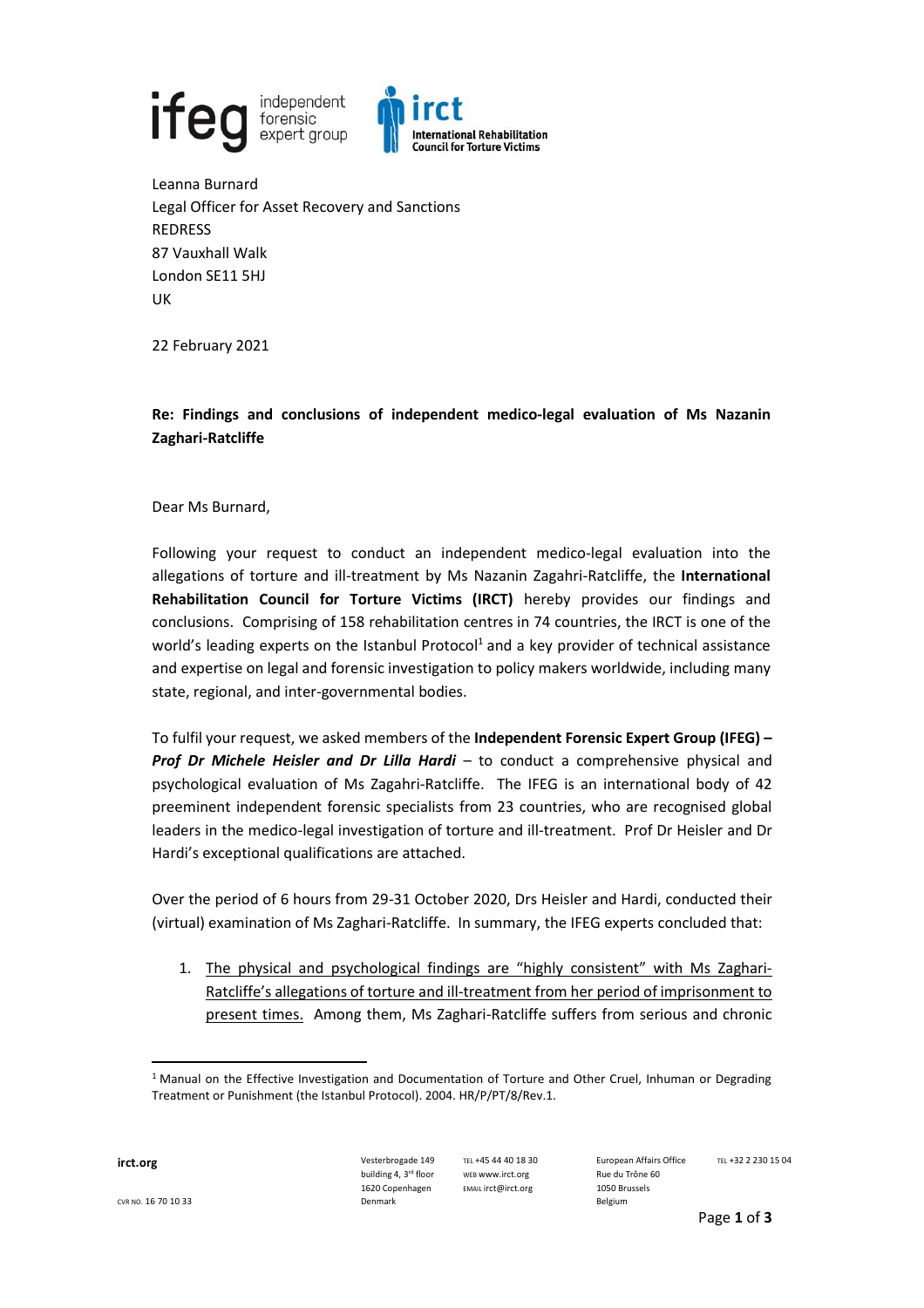## independent **ife** forensic expert group



post-traumatic stress disorder (PTSD), major depression and obsessive-compulsive disorder due to her mistreatment during detention, present house arrest, and continuing legal and judicial uncertainty. In addition, Ms Zaghari-Ratcliffe experiences physical pain and impairment that developed over the course of her imprisonment, including neck, shoulder and arm pain and numbness, tooth pain, possible anaemia, and breast lumps, which have not been adequately evaluated or treated.

- 2. Ms Zaghari-Ratcliffe "is in urgent need of psychiatric pharmacological and psychotherapeutic support, as well as evaluation and treatment of her physical symptoms.<sup>"</sup> Ms Zaghari-Ratcliffe's pain and suffering have not abated due to her release from imprisonment to house arrest. "While she is not feeling as acute stress as she did when she was in prison, she continues to relive and suffer from the serious and long-lasting traumatising issues she experienced during the past (nearly) 5 years.<sup>*n*</sup> The continuing uncertainty of her fate, "creates a sense of permanent threat leading to constant pain and suffering." Moreover, the ankle tag "serves to permanently trigger the traumatic memories and experiences and exacerbate her psychological/psychiatric symptoms.<sup>™</sup> The limited range of her ankle bracelet has also prevented her from seeing doctors for her medical problems."
- 3. In the long-term, without reunification with her family in the UK and effective treatment, Ms Zaghari-Ratcliffe's conditions will become chronic and potentially deteriorate. Her psychological symptoms and disorders "will be unable to resolve themselves and will become chronic and potentially worsen.<sup>"</sup> In addition, "[i]f she does not receive adequate evaluation and treatment of the conditions contributing to her neurological and skeletomuscular symptoms and signs, she has a high risk of experiencing chronic pain and impairment in the medium to long-term that likely will continue to worsen. Moreover, if the growing breast tumours are cancer, the longer the delay the higher the probability of metastatic spread."
- 4. Finally, Ms Zaghari-Ratcliffe's healing "can be only provided in the UK in the presence of her family after reunification.<sup>™</sup> "In order to recover, she needs to be in a safe and non-threatening environment. In particular, she needs:
	- Psychiatric treatment to assist in alleviating her symptoms of PTSD, anxiety and depression.
	- Individual, longitudinal psychotherapy that will provide her with the opportunity to develop a trusting relationship with a therapist who has a specialty in the treatment of severe trauma.
	- Establishment of care with a primary care physician and appropriate subspecialists for necessary evaluation of her physical symptoms and signs and medical treatment.<sup>"</sup>

**irct.org vesterbrogade 149** building 4, 3rd floor 1620 Copenhagen

TEL +45 44 40 18 30 WEB www.irct.org EMAIL irct@irct.org